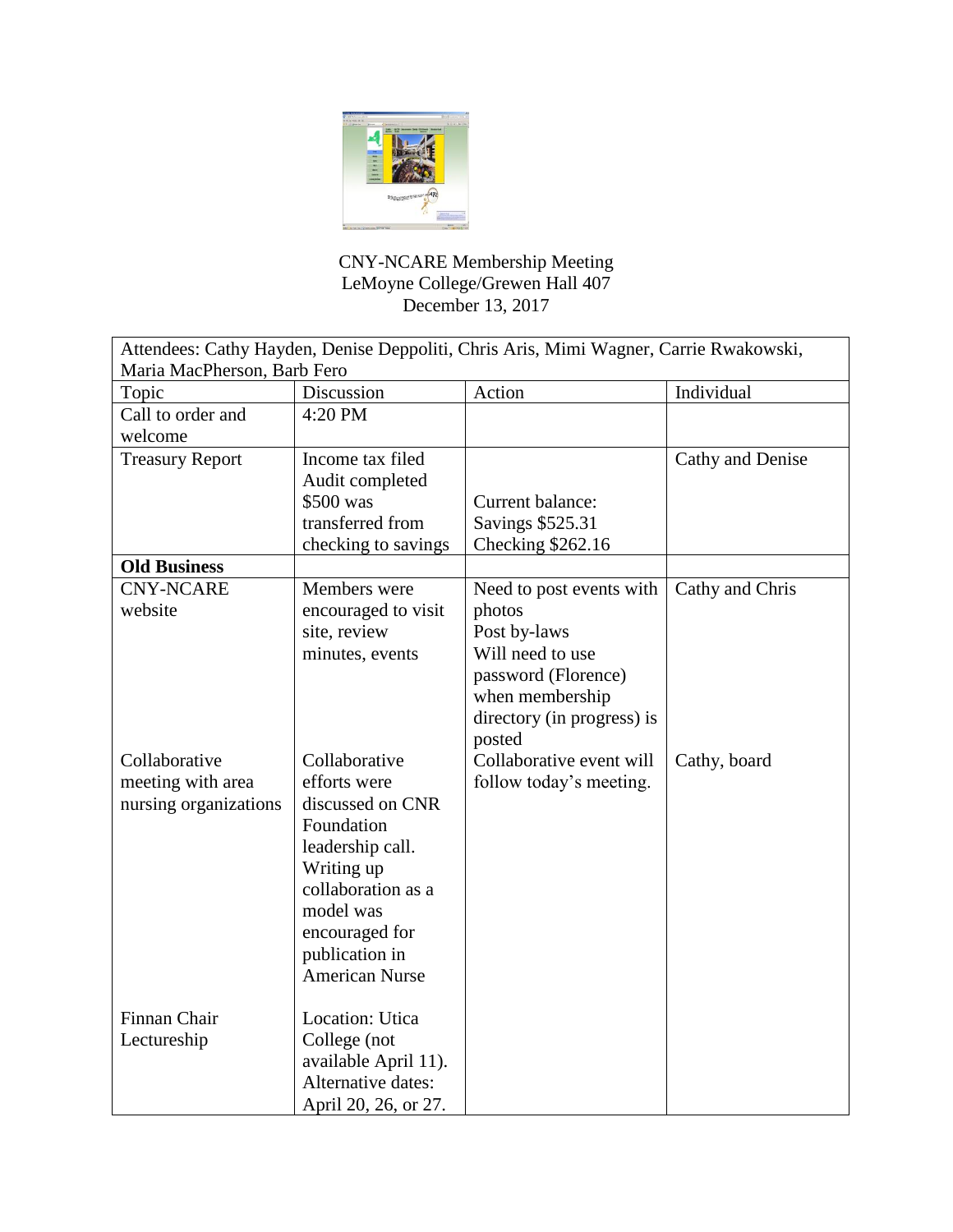|                                         | Speaker: Jennifer<br>Yingling<br>Topic: Breast<br><b>Cancer Uncertainty</b><br>Event needs to<br>professionally<br>videotaped<br>Format: lecture and<br>workshops/panel<br>were suggested to<br>increase interest and<br>participation<br>CNR sponsorship:<br>facebook<br>advertisement, and<br>online registration<br>Upstate<br>sponsorship: "in<br>kind" | Next planning call will<br>be extended to CNY-<br><b>NCARE</b> board<br>members: January 4th<br>12-1 PM | Cathy                                     |
|-----------------------------------------|-------------------------------------------------------------------------------------------------------------------------------------------------------------------------------------------------------------------------------------------------------------------------------------------------------------------------------------------------------------|---------------------------------------------------------------------------------------------------------|-------------------------------------------|
|                                         | Saint Joseph's<br>Health will provide<br>contact hours                                                                                                                                                                                                                                                                                                      | Denise has not heard<br>from planning<br>committee. Denise<br>needs to be involved.                     | Cathy will<br>communicate this.<br>Denise |
|                                         | Contributions will<br>be needed from the<br>CNY-NCARE and<br>Leatherstocking<br>alliances to cover<br>food and<br>administrative costs                                                                                                                                                                                                                      | Need estimate and<br>propose to board for<br>approval                                                   | Cathy                                     |
|                                         | A silent auction was<br>discussed to raise<br>funds for both<br>alliances, with<br>contribution for<br>breast cancer<br>research                                                                                                                                                                                                                            |                                                                                                         | Priscilla, Gina, Cathy                    |
| 2018 Rising Nurse<br>Researcher and EPB | Information and<br>packets sent to                                                                                                                                                                                                                                                                                                                          |                                                                                                         |                                           |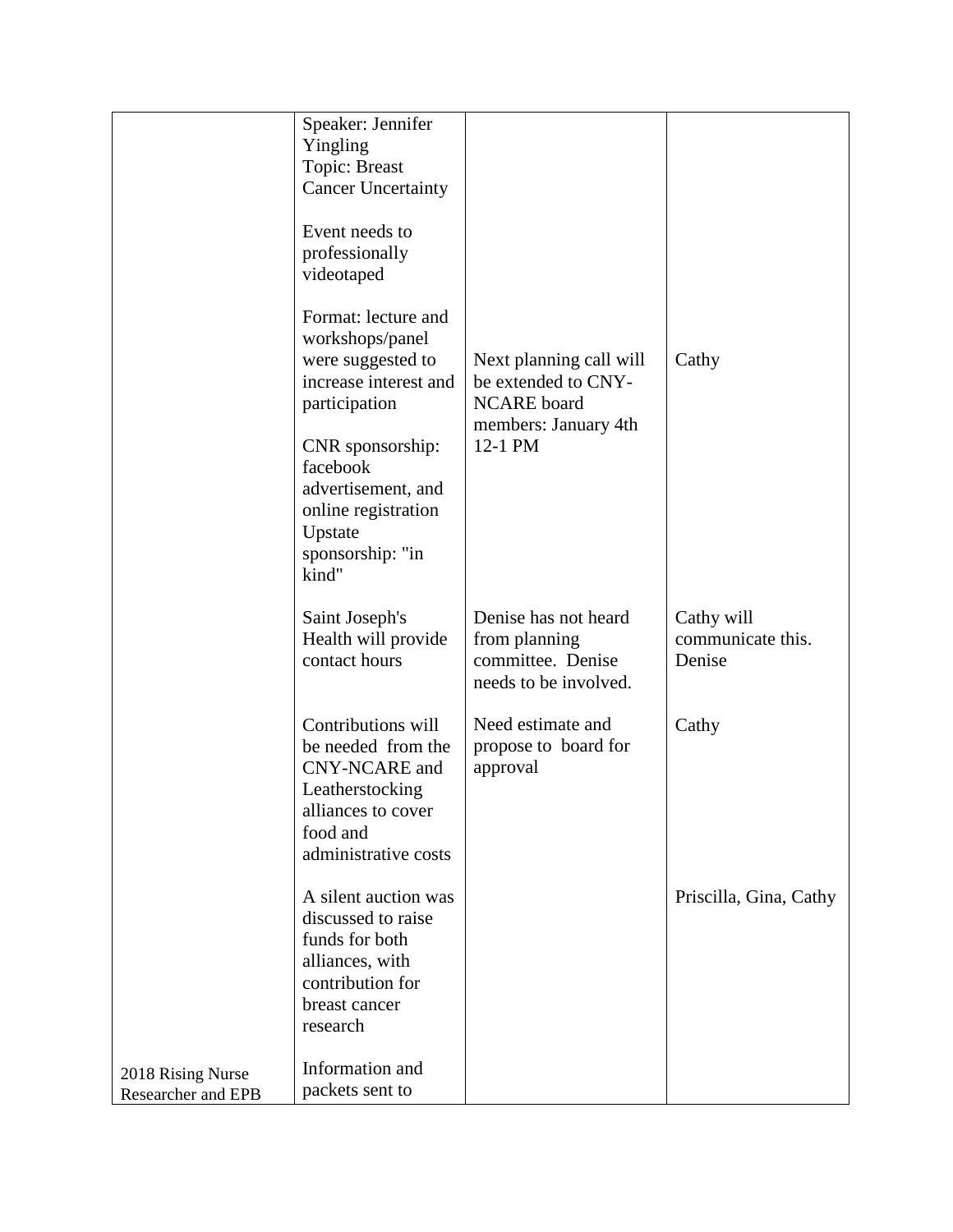| Awards               | members in email.<br>Members reminded<br>to think of potential<br>candidates  |                                                                                                                                                                                                   |                                   |
|----------------------|-------------------------------------------------------------------------------|---------------------------------------------------------------------------------------------------------------------------------------------------------------------------------------------------|-----------------------------------|
| <b>New Business</b>  |                                                                               |                                                                                                                                                                                                   |                                   |
| Ideas moving forward |                                                                               |                                                                                                                                                                                                   |                                   |
| Next Meeting (s)     | Next board meeting:<br>January 10th at 4<br>$PM$ (all members<br>are welcome) | <b>Location TBD</b>                                                                                                                                                                               | Cathy                             |
|                      | Membership<br>meeting: February<br>$14th$ :                                   | Tentative speaker:<br>MacKenzie Brayman.<br>Topic: use of probiotics<br>in cancer patients;<br>Tentative location: St.<br>Joseph's<br>Other potential<br>speakers: Kathy<br>Dermady or Beth Lipke | Chris, Cathy                      |
|                      | March 14 <sup>th</sup> board<br>meeting                                       | Discuss by-laws and<br>election to meet June<br>$30th$ completion<br>deadline; Location TBD                                                                                                       |                                   |
|                      | April $11th$<br>membership                                                    | Combine with Finnan<br>Lectureship                                                                                                                                                                |                                   |
|                      | May 9 <sup>th</sup> (board vs.<br>membership)<br>meeting                      | *Decide ballot by May<br>$14th$ for June 13th<br>deadline;                                                                                                                                        |                                   |
|                      |                                                                               | Need to decide whether<br>to collaborate annual<br>dinner with CNYNA.                                                                                                                             |                                   |
|                      |                                                                               | Barb Fero suggested<br>Roberta Rolland for<br><b>CNY-NCARE</b><br>presentation                                                                                                                    | Barb will reach out to<br>Roberta |
|                      | June $13th$ (board vs.                                                        | Location TBD.                                                                                                                                                                                     |                                   |